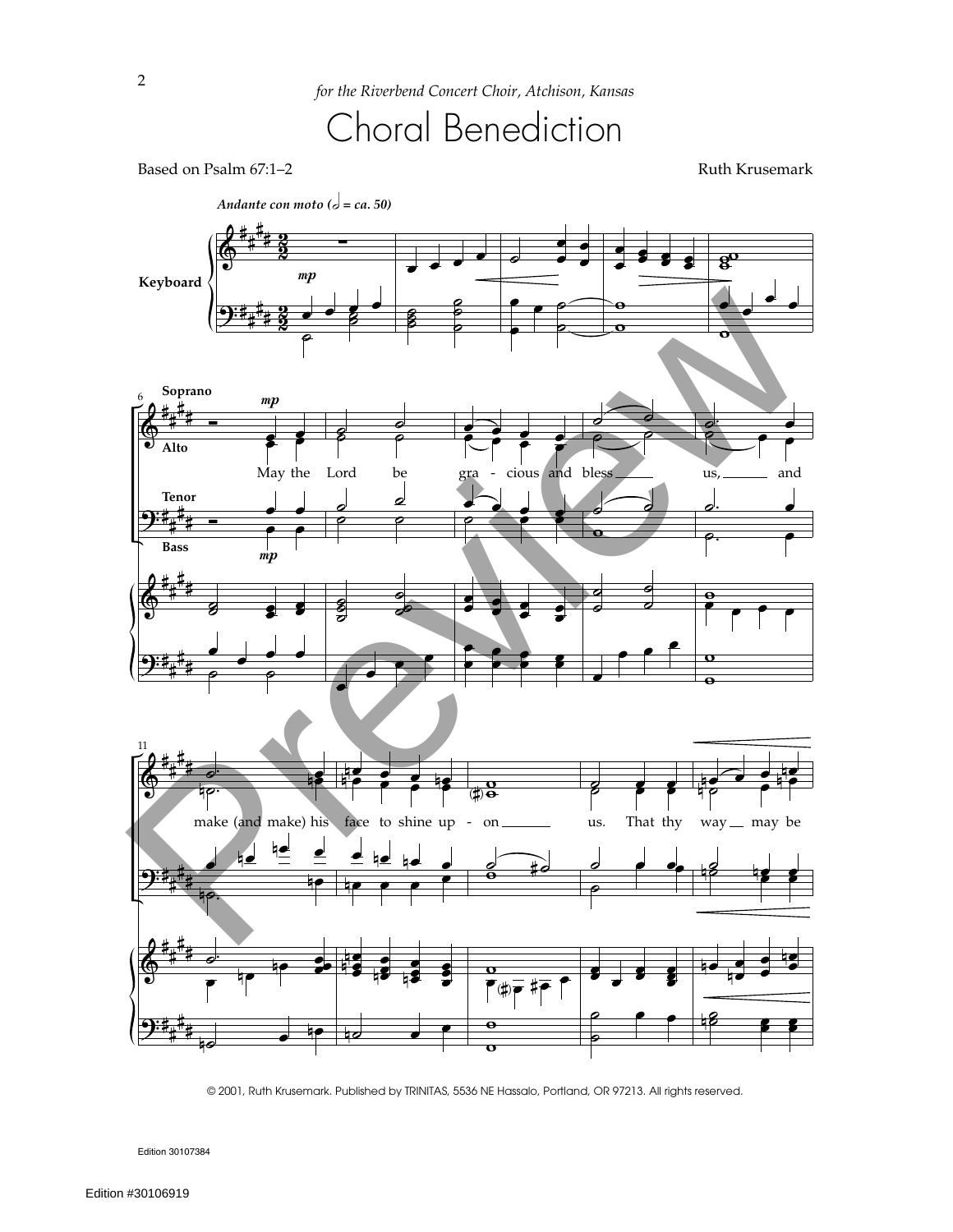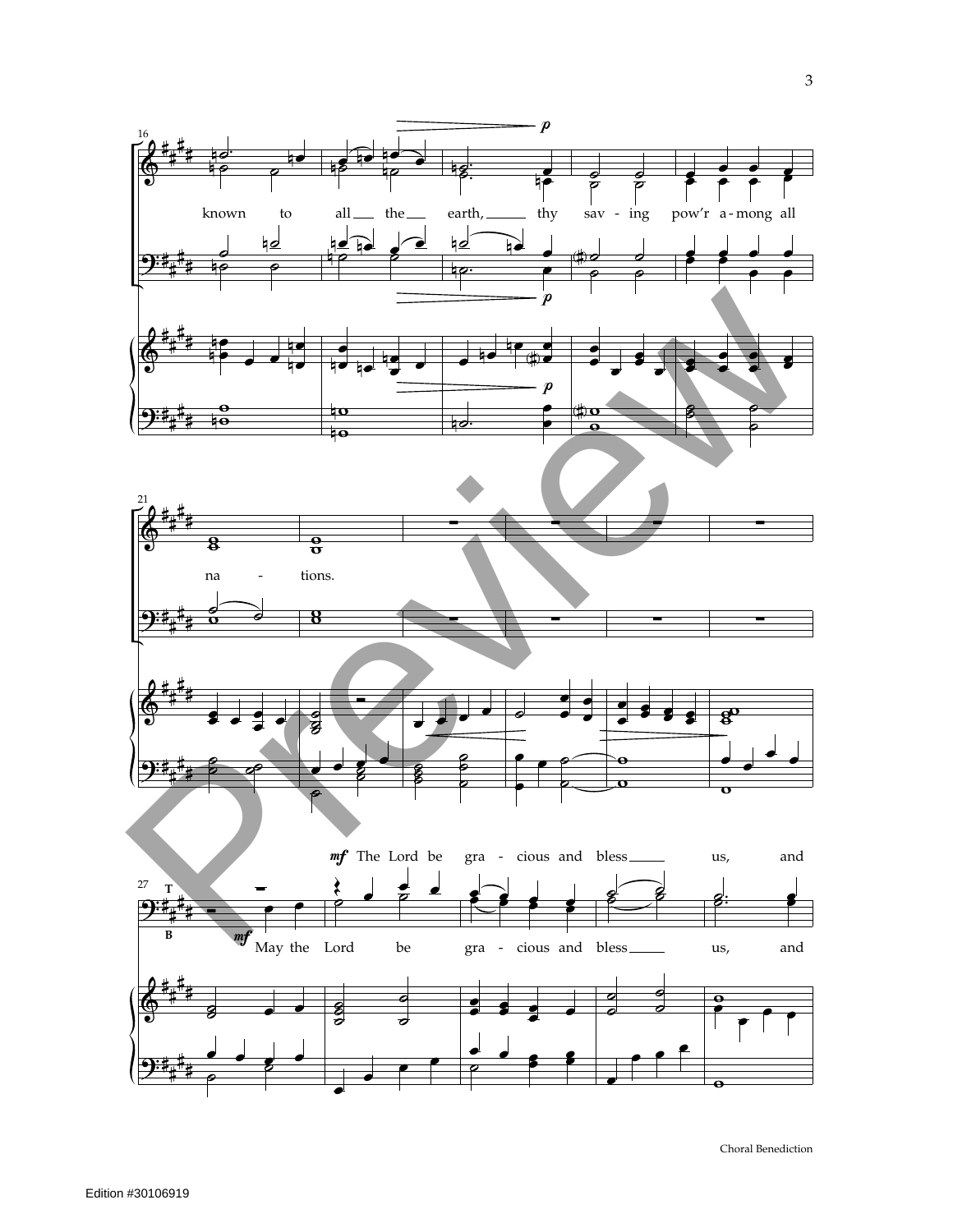

Choral Benediction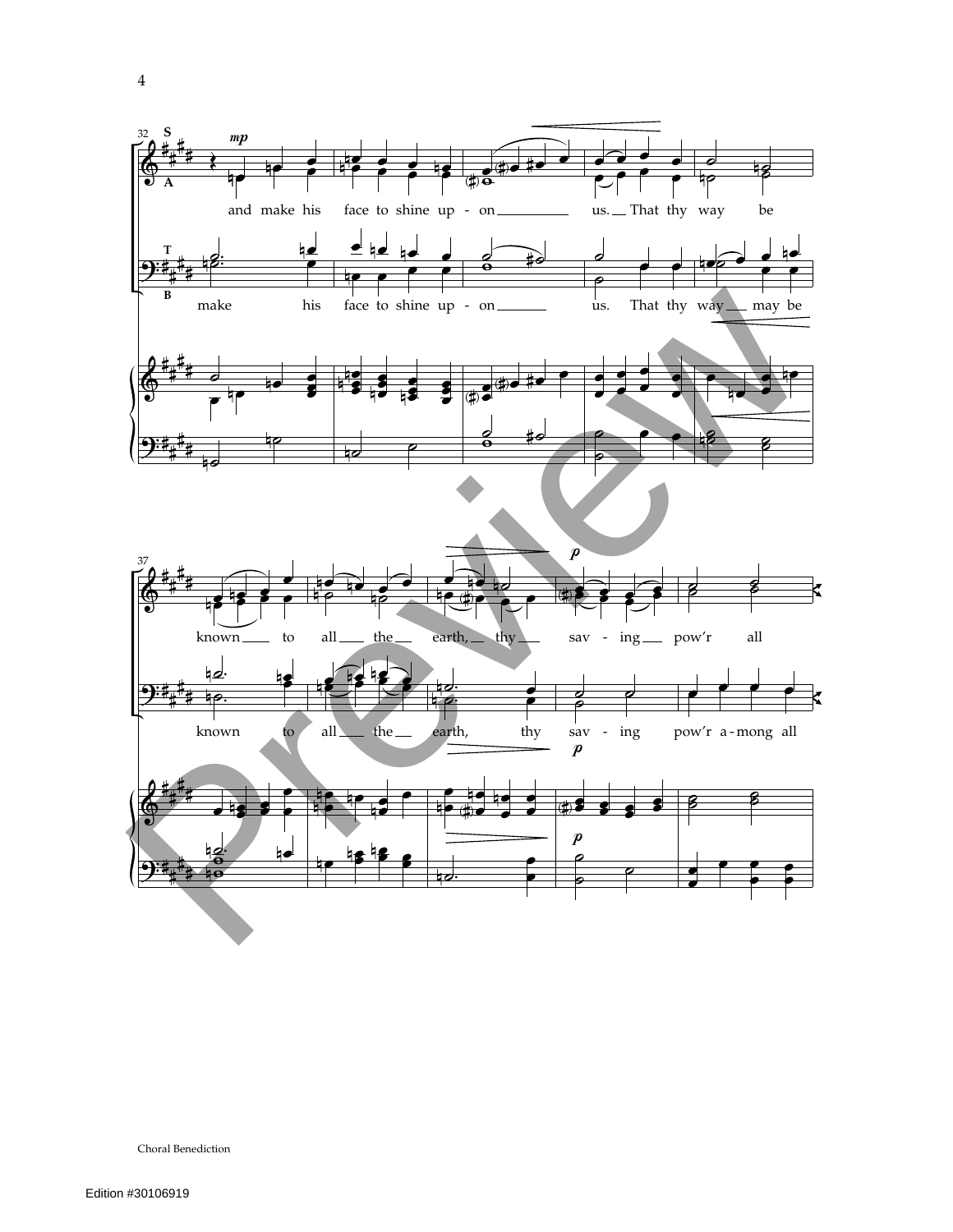

Choral Benediction